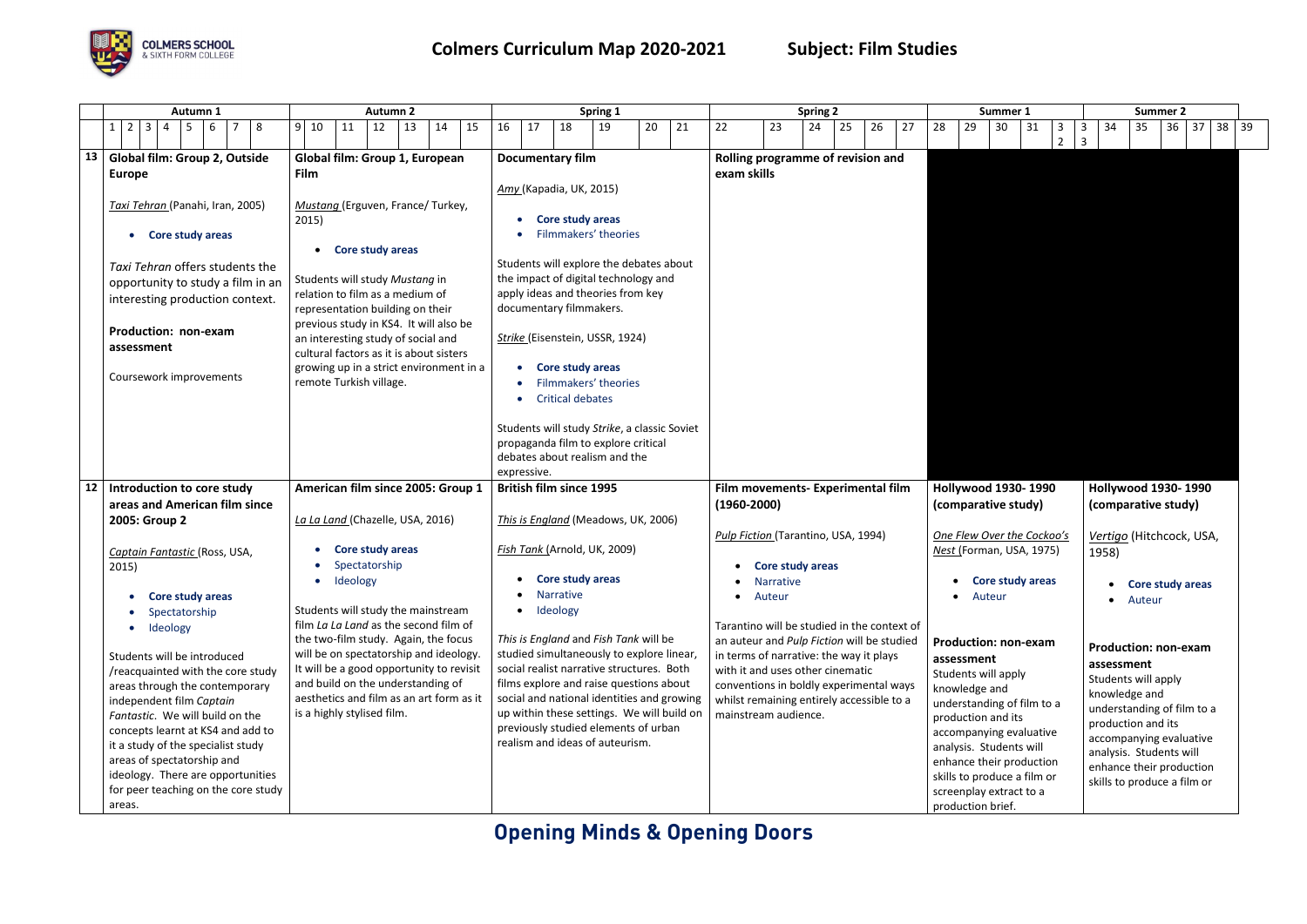### **Opening Minds & Opening Doors**



### screenplay extract to a production brief.

| 11 |                                                                                                                                                                                                                                                                                                                                                                                                                                                                                                                                                                                                                                                              |                                                                                                                                                                                                                                                                                      |                                                                                                                                                                                                                                                                                                                                                                                                                                                                                                                                                                                              |                                                  |
|----|--------------------------------------------------------------------------------------------------------------------------------------------------------------------------------------------------------------------------------------------------------------------------------------------------------------------------------------------------------------------------------------------------------------------------------------------------------------------------------------------------------------------------------------------------------------------------------------------------------------------------------------------------------------|--------------------------------------------------------------------------------------------------------------------------------------------------------------------------------------------------------------------------------------------------------------------------------------|----------------------------------------------------------------------------------------------------------------------------------------------------------------------------------------------------------------------------------------------------------------------------------------------------------------------------------------------------------------------------------------------------------------------------------------------------------------------------------------------------------------------------------------------------------------------------------------------|--------------------------------------------------|
|    | US independent film<br>Juno (Reitman, USA, 2007)<br><b>Representation of people</b><br>$\bullet$<br>and ideas<br>Specialist writing on film,<br>$\bullet$<br>including film criticism<br><b>REVISION</b><br><b>US mainstream film</b><br>Rebel Without a Cause (Ray, USA,<br>1955)<br>Narrative (structural<br>$\bullet$<br>element of film form)<br>The contexts of film<br>$\bullet$<br><b>REVISION</b><br><b>US mainstream film</b><br>Ferris Bueller's Day Off (Hughes,<br>USA, 1986)<br>Narrative (structural<br>$\bullet$<br>element of film form)<br>Key elements of film form<br>$\bullet$<br>(cinematography, mise-en-<br>scène, editing and sound) | Production: non-exam<br>assessment<br>Students will apply knowledge and<br>understanding of film to a production<br>and its accompanying evaluative<br>analysis. Students will enhance their<br>production skills to produce a<br>screenplay extract from the teenage<br>film genre. | <b>Global English language film</b><br>District 9 (Blomkamp, South Africa, 2009)<br>• Narrative (structural element of<br>film form)<br>The contexts of film<br><b>REVISION</b><br><b>Contemporary UK film</b><br>Attack the Block (Cornish, UK, 2012)<br>• Film style - the aesthetic qualities<br>of film<br>Representation of people and<br>$\bullet$<br>ideas<br><b>REVISION</b><br>Global non-English language film<br>Wadjda (Al-Mansour, Saudi Arabia, 2012)<br>• Representation of people and<br>ideas<br>The contexts of film<br><b>REVISION</b><br>Production: non-exam assessment | Rolling programme of revision and<br>exam skills |
|    |                                                                                                                                                                                                                                                                                                                                                                                                                                                                                                                                                                                                                                                              |                                                                                                                                                                                                                                                                                      |                                                                                                                                                                                                                                                                                                                                                                                                                                                                                                                                                                                              |                                                  |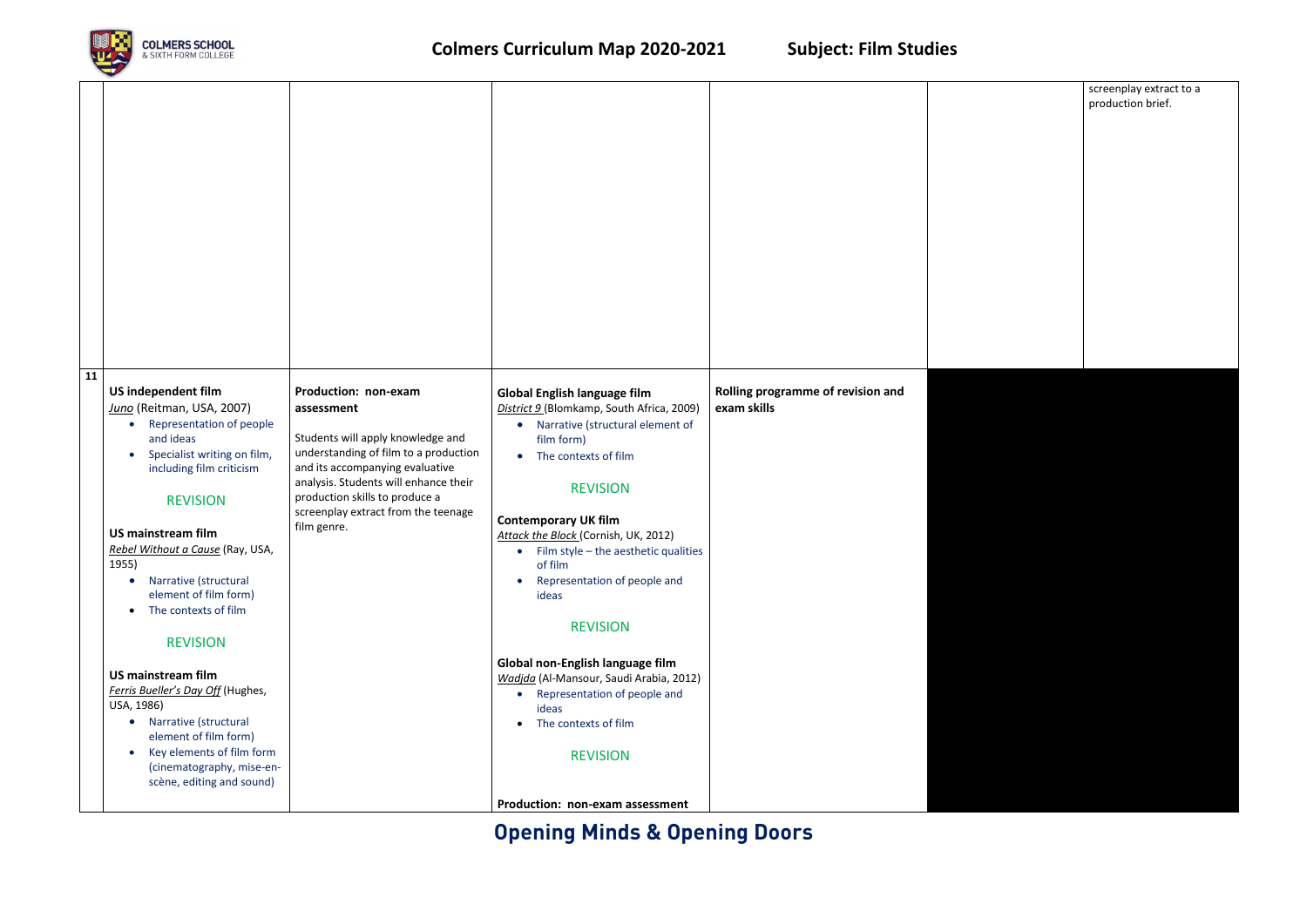## **Opening Minds & Opening Doors**



|    | <b>REVISION</b>                                                                                                                                                                                                                                                                                                                                                                       |                                                                                                                                                                                                                                                                                                                                                                  | Coursework improvements                                                                                                                                                                                                                                                                                                                                                                                              |                                                                                                                                                            |                                                                                                                                                                                                                                                                                                                                                                                                                                                                          |
|----|---------------------------------------------------------------------------------------------------------------------------------------------------------------------------------------------------------------------------------------------------------------------------------------------------------------------------------------------------------------------------------------|------------------------------------------------------------------------------------------------------------------------------------------------------------------------------------------------------------------------------------------------------------------------------------------------------------------------------------------------------------------|----------------------------------------------------------------------------------------------------------------------------------------------------------------------------------------------------------------------------------------------------------------------------------------------------------------------------------------------------------------------------------------------------------------------|------------------------------------------------------------------------------------------------------------------------------------------------------------|--------------------------------------------------------------------------------------------------------------------------------------------------------------------------------------------------------------------------------------------------------------------------------------------------------------------------------------------------------------------------------------------------------------------------------------------------------------------------|
| 10 | Global English language film<br>District 9 (Blomkamp, South Africa,<br>2009)<br>Narrative (structural<br>element of film form)<br>The contexts of film<br>Students will study District 9 with a<br>focus on narrative: conventions,<br>character, plot, themes and issues.<br>Students will also study the social,<br>historical and political context of<br>this South African film. | US independent film<br>Juno (Reitman, USA, 2007)<br>Representation of people and<br>$\bullet$<br>ideas<br>Specialist writing on film,<br>including film criticism<br>Students will develop and extend their<br>knowledge and understanding of film<br>through specialist writing on film,<br>including film criticism based on the<br>US independent film, Juno. | Global non-English language film<br>Wadjda (Al-Mansour, Saudi Arabia, 2012)<br>Representation of people and<br>ideas<br>The contexts of film<br>Through the Saudi Arabian film Wadjda,<br>students will learn about the social,<br>political and historical context of the first<br>ever feature film from Saudi Arabia.<br>Students will also study the<br>representation of people and places<br>through the film. | <b>US mainstream film</b><br>Rebel Without a Cause (Ray, USA, 1955)<br>Narrative (structural element of<br>$\bullet$<br>film form)<br>The contexts of film | <b>US mainstream film</b><br>comparative study<br>Ferris Bueller's Day O<br>(Hughes, USA, 1986)<br>Rebel Without a Caus<br>USA, 1955)<br>comparison c<br>US films from<br>past will be st<br>in a holistic w<br>Narrative (str<br>element of fil<br>Students will study Re<br>Without a Cause and<br>compare it to Ferris B<br>Day Off. The focus w<br>the key development<br>genre of the teenage<br>Students will also stu<br>history and developm<br>film technology. |
| 9  | Introduction to key elements of<br>film form and aesthetics                                                                                                                                                                                                                                                                                                                           | <b>US mainstream film</b><br>Ferris Bueller's Day Off (Hughes, USA,<br>1986)                                                                                                                                                                                                                                                                                     | <b>Contemporary UK film</b><br>Attack the Block (Cornish, UK, 2012)                                                                                                                                                                                                                                                                                                                                                  | US independent film<br>Isle of Dogs (Anderson, USA, 2018) or<br>Marie Antoinette (Coppola, 2006)                                                           | <b>Global English lang</b><br>film*                                                                                                                                                                                                                                                                                                                                                                                                                                      |

| <b>US mainstream film</b>                                                                                                                                                                                                                                                                                                                                                                                                                                                                   | Production: non-exam                                                                                                                                                                                                                                                                                                                                |  |  |  |  |  |  |  |  |
|---------------------------------------------------------------------------------------------------------------------------------------------------------------------------------------------------------------------------------------------------------------------------------------------------------------------------------------------------------------------------------------------------------------------------------------------------------------------------------------------|-----------------------------------------------------------------------------------------------------------------------------------------------------------------------------------------------------------------------------------------------------------------------------------------------------------------------------------------------------|--|--|--|--|--|--|--|--|
| comparative study                                                                                                                                                                                                                                                                                                                                                                                                                                                                           | assessment and film                                                                                                                                                                                                                                                                                                                                 |  |  |  |  |  |  |  |  |
| Ferris Bueller's Day Off                                                                                                                                                                                                                                                                                                                                                                                                                                                                    | history                                                                                                                                                                                                                                                                                                                                             |  |  |  |  |  |  |  |  |
| (Hughes, USA, 1986) and<br><u>Rebel Without a Cause</u> (Ray,<br>USA, 1955)<br>comparison of two<br>US films from the<br>past will be studied<br>in a holistic way<br>Narrative (structural<br>element of film form<br>Students will study Rebel<br>Without a Cause and<br>compare it to Ferris Bueller's<br>Day Off. The focus will be on<br>the key developments of the<br>genre of the teenage film.<br>Students will also study film<br>history and developments in<br>film technology. | Students will apply<br>knowledge and<br>understanding of film to a<br>production and its<br>accompanying evaluative<br>analysis. Students will<br>enhance their production<br>skills to produce a film or<br>screenplay extract from the<br>teenage film genre.<br>Students will also study film<br>history and developments in<br>film technology. |  |  |  |  |  |  |  |  |
| <b>Global English language</b><br>film*                                                                                                                                                                                                                                                                                                                                                                                                                                                     | <b>Creative opportunities</b><br>and careers                                                                                                                                                                                                                                                                                                        |  |  |  |  |  |  |  |  |
|                                                                                                                                                                                                                                                                                                                                                                                                                                                                                             |                                                                                                                                                                                                                                                                                                                                                     |  |  |  |  |  |  |  |  |